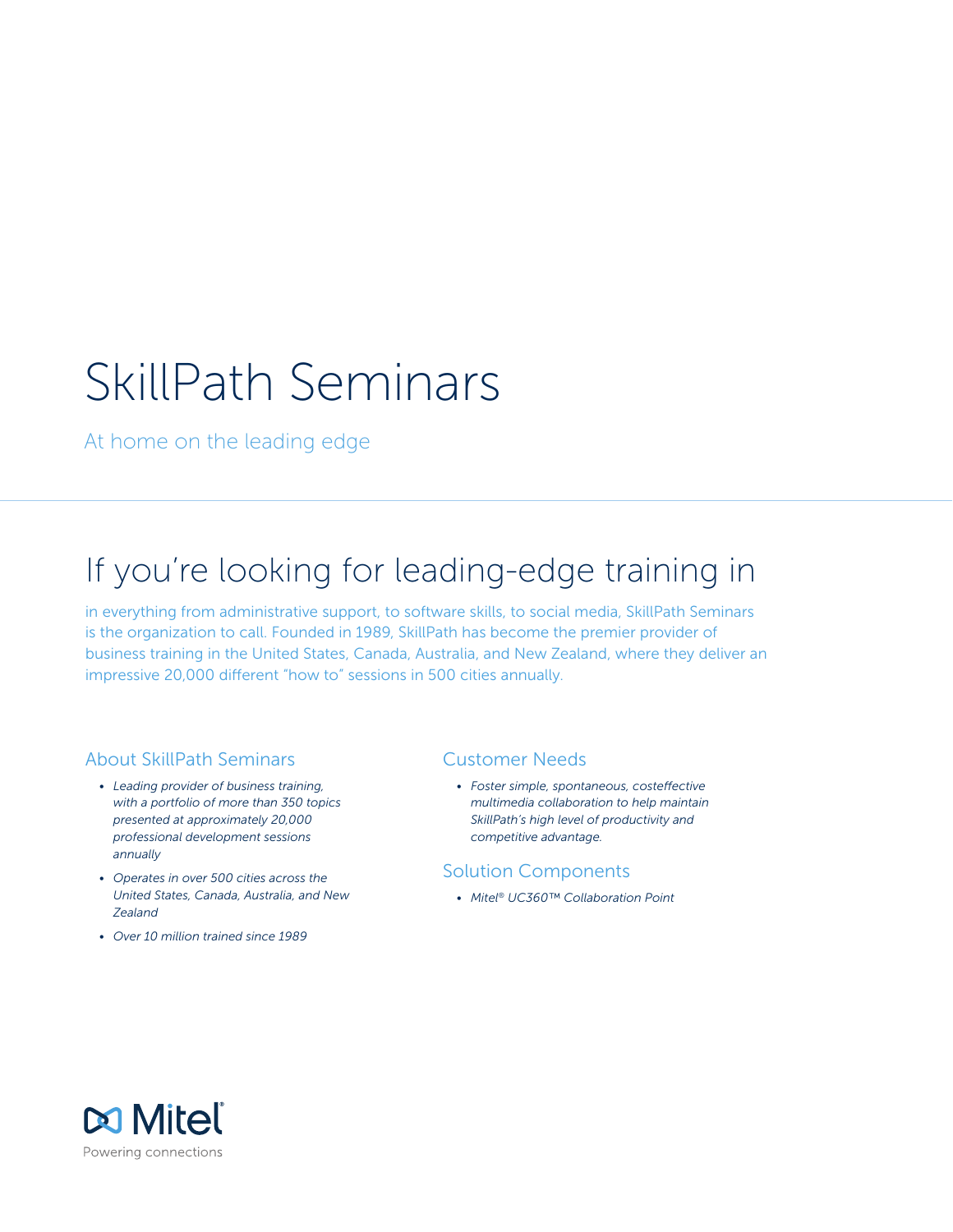"We've trained over 10 million people since the business was founded," says Jason Spainhour, the company's Director of Information Systems, "with a couple of thousand events held each month."

Clearly, that kind of success doesn't come from sitting comfortably on the trailing edge of anything. Doing something better than anyone else means being highly productive. It means building and keeping an advantage over the competition. And, in an organization where communication is what it's all about, it means staying on the leading edge of telecommunications. That's exactly what SkillPath has done, and continues to do, with the help of Mitel.

### SkillPath and Mitel – a rich, time-tested tradition

SkillPath and Mitel go back a long way. "I've been here almost 15 years," says Spainhour, "and Mitel technology was in place when I started. We've been through three major phone system upgrades in that time, and each time we've looked at other options. We keep coming back to Mitel because of the quality of the products, the quality of the service, and their reliability."

"We've been in this industry for a long time, and something this game-changing doesn't come along very often. For Mitel to be on top of it and us to be using it is pretty exciting stuff."

*• Jason Spainhour Director of Information Systems SkillPath Seminars*

Among other Mitel products, SkillPath uses the most current version of Mitel Communications Director (MCD), which is at the heart of the Mitel Freedom Architecture. They also enjoy the unified communication and collaboration provided by Mitel Applications Suite (MAS), including Mitel Unified Communicator® Advanced (UCA) and Mitel NuPoint Unified Messaging™ (UM). And in their busy contact center, Mitel Contact Center Enterprise Edition directs call traffic.

### Results

Continuing leadership. SkillPath continues a tradition of staying in the forefront of productive telecommunications.

Cost-effective collaboration. Rich, multimedia collaboration at a fraction the cost of traditional solutions.

Easy and spontaneous collaboration. With Mitel UC360 Collaboration Point in the personal office meeting space, collaborating is as easy as making a phone call.

Future proofed. SkillPath is positioned to benefit from ongoing advances in multimedia collaboration that will continue to drive its success.

But today, the conversation centers on their newest Mitel acquisition. It's called Mitel UC360 Collaboration Point, and it's something that Spainhour is very excited about.

### Mitel UC360 Collaboration Point

Imagine what it would be like if your organization had only one telephone for every 50 or so employees. When you needed to make a phone call you'd book a "telephone room," and then wait for your scheduled "audio collaboration."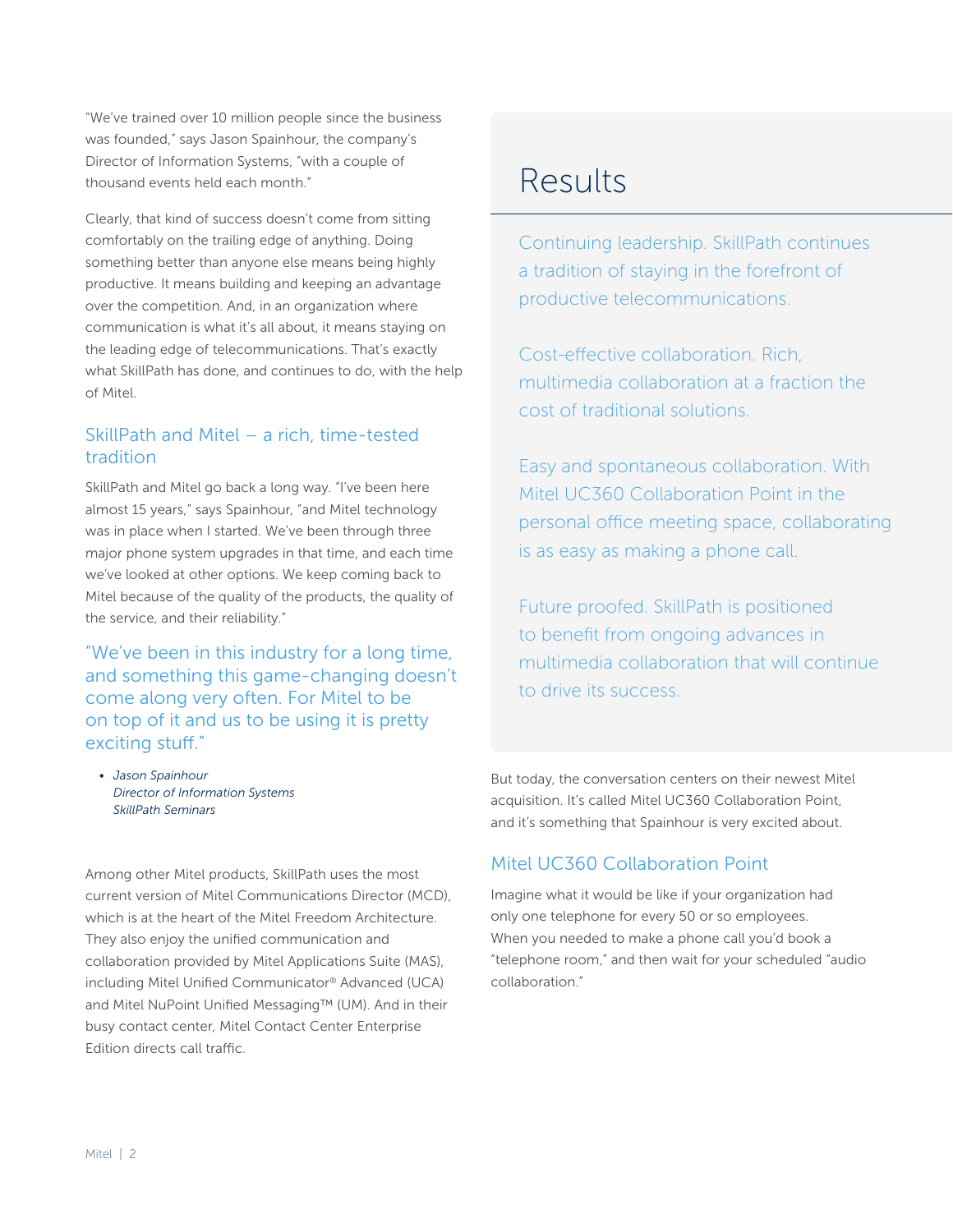As absurd as that sounds in an age when business takes place at the speed of thought, and telephone communication is spontaneous and ubiquitous, it's what most organizations do when it comes to multimedia collaboration – it's scheduled, and it takes place in a meeting room that always seems to be booked when you need it the most.

Realizing this, customers have asked Mitel for a tool that makes cost-effective multimedia collaboration less planned and more spontaneous. Mitel has responded with a firstof- its-kind device called Mitel UC360 Collaboration Point, which combines in-room presentation display and multiparty audio and video collaboration for remote participants, all in a single compact appliance.

Far less expensive than traditional conference room multimedia solutions, designed for the personal office meeting space, and featuring a friendly and intuitive touchscreen interface, UC360 turns multimedia collaboration from a scheduled event into something as easy as making a phone call. So it's no surprise, given their history of staying on the leading edge, that SkillPath is one of UC360's earliest adopters.

### UC360 at SkillPath

When asked what was involved in setting up SkillPath's two UC360 units, Spainhour describes it as straightforward. "It was very easy to get it operational," he says. "In 10 minutes at most, with distractions, I had it up and running. I gave the second unit to our system administrator who set hers up just as quickly. There's just very little involved."

Spainhour says that using UC360 is just as easy. "It's really close to a zero-learning-curve device," he explains. "There's a two-sided Quick Reference Card with a few pictures on it and a brief explanation of its features. It's got a home button. It's got a back button. Volume control and mute are obvious. You click on an avatar to find the person you want to call, and then click to make the call. And there's an icon for desktop sharing, so it's pretty darned intuitive."

Spainhour's UC360 unit is located in his personal workspace, so he no longer has to book special facilities to engage in multimedia collaboration that includes facetoface interaction, document sharing, and presentations. "All you've got to do to present is share a desktop, or bring slides on your thumb drive, or go to Dropbox or another sharing site in the cloud, and you're ready for whatever topic you're meeting about," he says.

Although Spainhour sees potential for using UC360 with customers for training purposes, SkillPath's main focus when it comes to their new device is communication with fellow employees and partners. "Our Mitel authorized PARTNER has a couple of UC360 units in service," says Spainhour, "and we've used it to communicate with each other. It makes for more 'real life' communication, because you get the expressions, the body language, all the nonverbal clues that you don't get on a traditional phone call and that you do get in person."

Spainhour is sure these benefits will prove to be invaluable when it comes to collaboration between SkillPath's headquarters and its call center. "We have a remote call center located about a hundred miles from our main office," he explains. "The VP in charge of that center is in our main office, and his manager and supervisor are both up there. I can see a definite use case for our head office and call center people to talk to each other `face to face,' as it were, with UC360."

The importance of that kind of "face to face" collaboration is clear to Spainhour. "With a lot of communication – whether it be email or a traditional phone call – things get lost without the visual component, and things can be misunderstood. So any device that helps you not make mistakes when it comes to peoples' meanings or intentions is good. I can easily see it paying for itself by averting even one mistake in the right place at the right time."